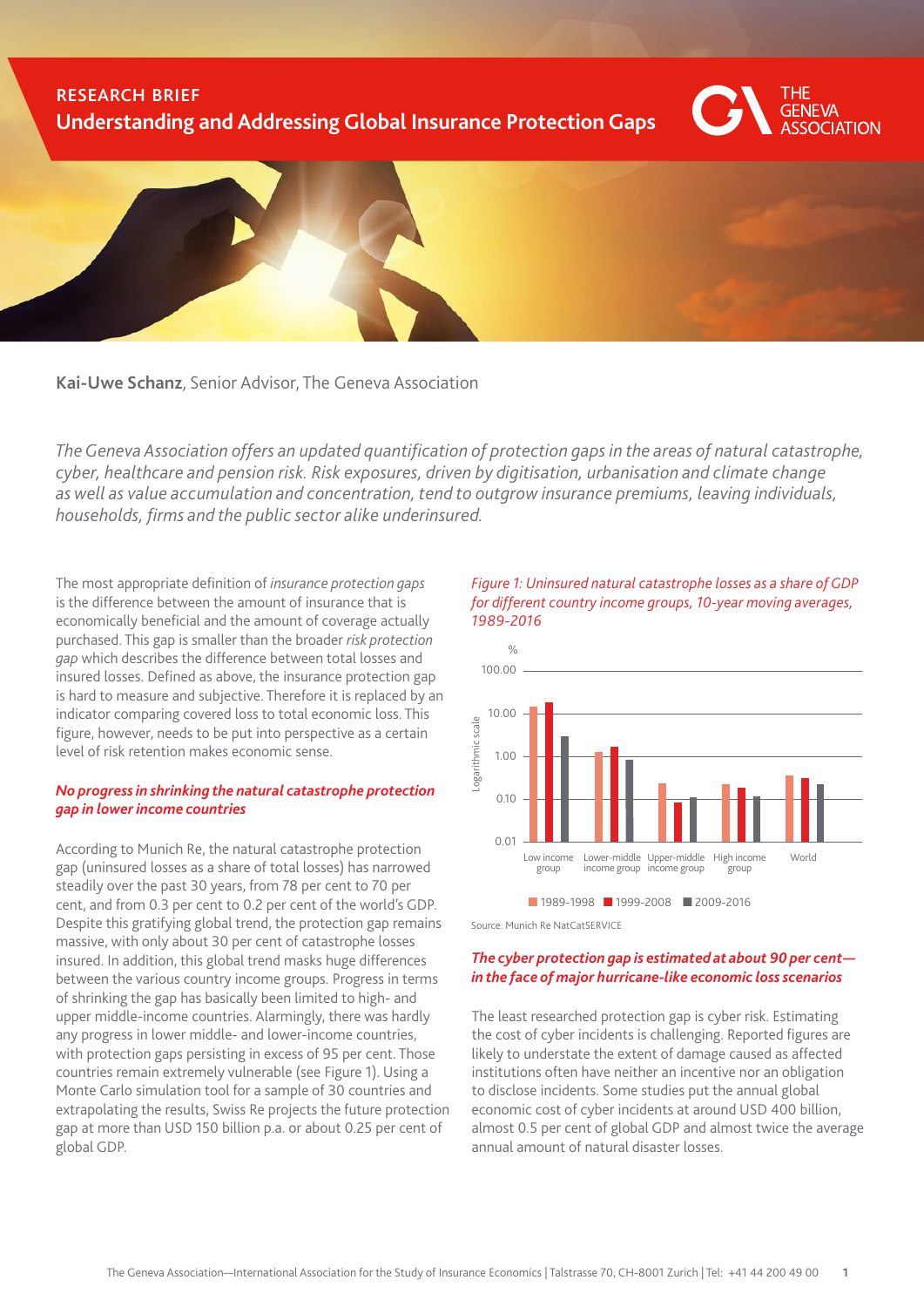Current annual gross premiums for global cyber insurance are estimated at USD 3 to 3.5 billion, about 1.5 per mille of global non-life insurance premiums, according to Lloyd's. Swiss Re expects the global cyber insurance market to grow briskly to USD 18 billion by 2025; however, this would still be less than one per cent of the global non-life insurance market. A comparison of the current cumulative global damage from cyber incidents with today's cyber premiums generated by the insurance industry suggests that virtually all cyber losses remain uninsured and, from a macro perspective, insurance-based transfer of cyber risk still lacks any real relevance. Lloyd's recently attempted to quantify the cyber risk protection gap, based on modelled economic loss scenarios of up to USD 53 billion (i.e. equivalent to losses from a major hurricane) and protection gaps of about 90 per cent.

### *Healthcare—out-of-pocket expenses amount to about 2 per cent of global GDP*

It is even more challenging to quantify the healthcare protection gap, primarily on account of the institutional and legal complexity of healthcare systems, as well as the huge differences in the quality and availability of healthcare services. Out-of-pocket expenses (OOP), i.e. the share of the expenses that the insured must pay directly to the healthcare provider, without reimbursement by a third party such as an insurer or the government, can serve as a very rough indicator of healthcare protection gaps. When people incur copayments or fees for healthcare services, the amount of such OOP expenses in relation to income can reach financially catastrophic proportions for the individual or the household. World Health Organization research shows that catastrophic expenditure can occur in all countries at all stages of development.

The macroeconomic proportions of OOP are sizeable. Across the various country income groups defined by the World Bank the GDP share of total national OOP ranges from 1.8 to 2.4 per cent. This ratio is just an illustration of the healthcare protection gap and could even be compared with the natural catastrophe protection gap's long-term annual average GDP share of 0.3 per cent globally. In light of rising levels of income per capita and unabated medical inflation, the healthcare protection gap is set to grow further.

#### *Some estimates put the global pension savings gap at more than USD 100 trillion, about 1.5 times the world's GDP*

As funding shortfalls are accumulated over time, the headline proportions of the 'pension savings gap' are even more staggering. It is defined as the difference between the present value of the yearly lifetime income needed to sustain a reasonable standard of living, and the actual amount that is saved for retirement plus the present value of pay-as-you-go (PAYG) benefits. Based on a target replacement rate of 70 per cent, defined as the percentage of a worker's pre-retirement income that is paid out by pension programmes on retirement, The Geneva Association estimates the global pension gap to be USD 41 trillion, after taking into account Pillar I (PAYG) entitlements. Excluding any Pillar I benefits, the gap amounts to more than USD 100 trillion.

# *Why individuals and businesses buy less insurance than is economically beneficial*

On the demand-side, *affordability* remains a relevant obstacle primarily in developing and emerging insurance markets. In addition, numerous empirical studies suggest that a lack of awareness, as a result of poor financial literacy or general education, plays an important role in explaining underinsurance, even in countries with higher levels of per-capita income.

*Product appeal and service quality* are of great importance, especially in advanced insurance markets, and they include the ease of buying insurance cover and the rising customer expectations in the wake of digitisation.

*Policyholder trust* in the context of insurance protection gaps is particularly relevant for developing and emerging markets, which are frequently characterised by relatively weak legal and regulatory systems for enforcing payment of valid claims.

*Cultural and social factors* can also help to understand insurance protection gaps, ranging from differences in risk aversion to factors attributed to religion, as shown by various empirical analyses focusing on low-income countries.

*Behavioural biases* are of more general relevance. One example is loss aversion, i.e. individuals being more sensitive to small losses than large gains. In insurance, the premium is a certain and near-term expense, whereas the claim benefit is uncertain and distant and is therefore perceived as a potential loss.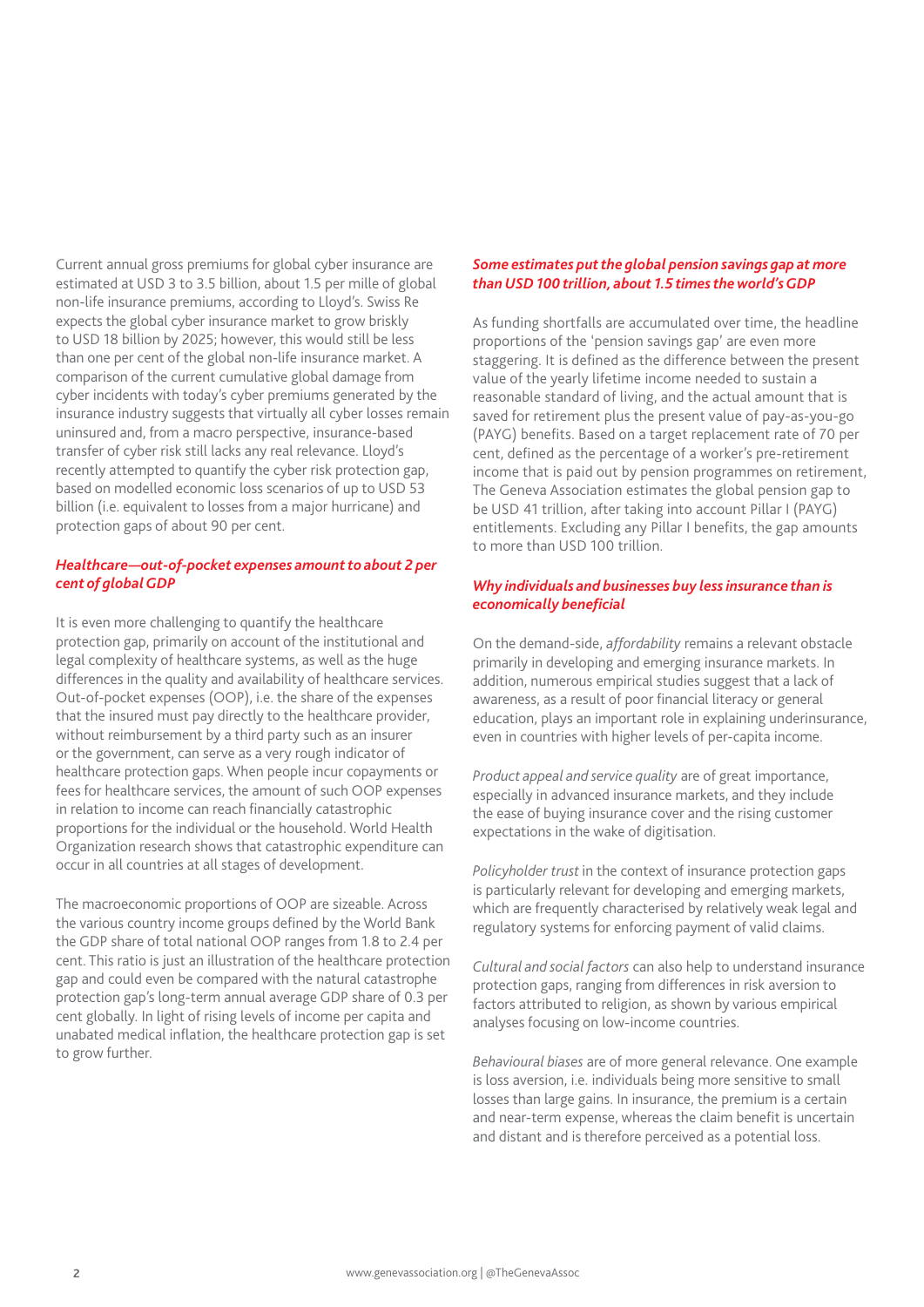However, insurance protection gaps do not only reflect demand-side issues. Equally important are insurance market imperfections that hold back insurance supply. *Transaction costs*  are one of the most prominent examples.

In addition, imperfect and asymmetric information is a longstanding feature of today's insurance markets. It can explain insurance protection gaps as it is set to lead to *adverse selection*, i.e. 'poor' risks being more likely to purchase cover. Another structural reason for inefficient insurance markets is *moral hazard*, i.e. the probability of a person assuming more risks because someone else is carrying the cost of those risks. Also, daunting accumulation scenarios such as in cyber insurance present so far unresolved challenges (see Figure 2).

# *Effective remedies require a concerted effort*

Any comprehensive and promising approach to narrowing insurance protection gaps requires a multi-stakeholder effort. The collaboration of private-sector insurers and local governments is of particular importance.

The optimal configuration of this multi-stakeholder mix depends on the maturity of insurance markets and the specific nature of protection gaps. In advanced economies, there is a limited need but significant capacity for heavy government involvement, for example in the full absorption of natural catastrophe risks. In developing markets, the trend is one of low risk transfer and management capabilities in combination with massive protection gaps. In this case, governments may need to play a strong enabling and guiding role, albeit against the backdrop of limited fiscal leeway (see Figure 3).

# *Figure 2: The root causes of insurance protection gaps—main areas of relevance*



Source: The Geneva Association